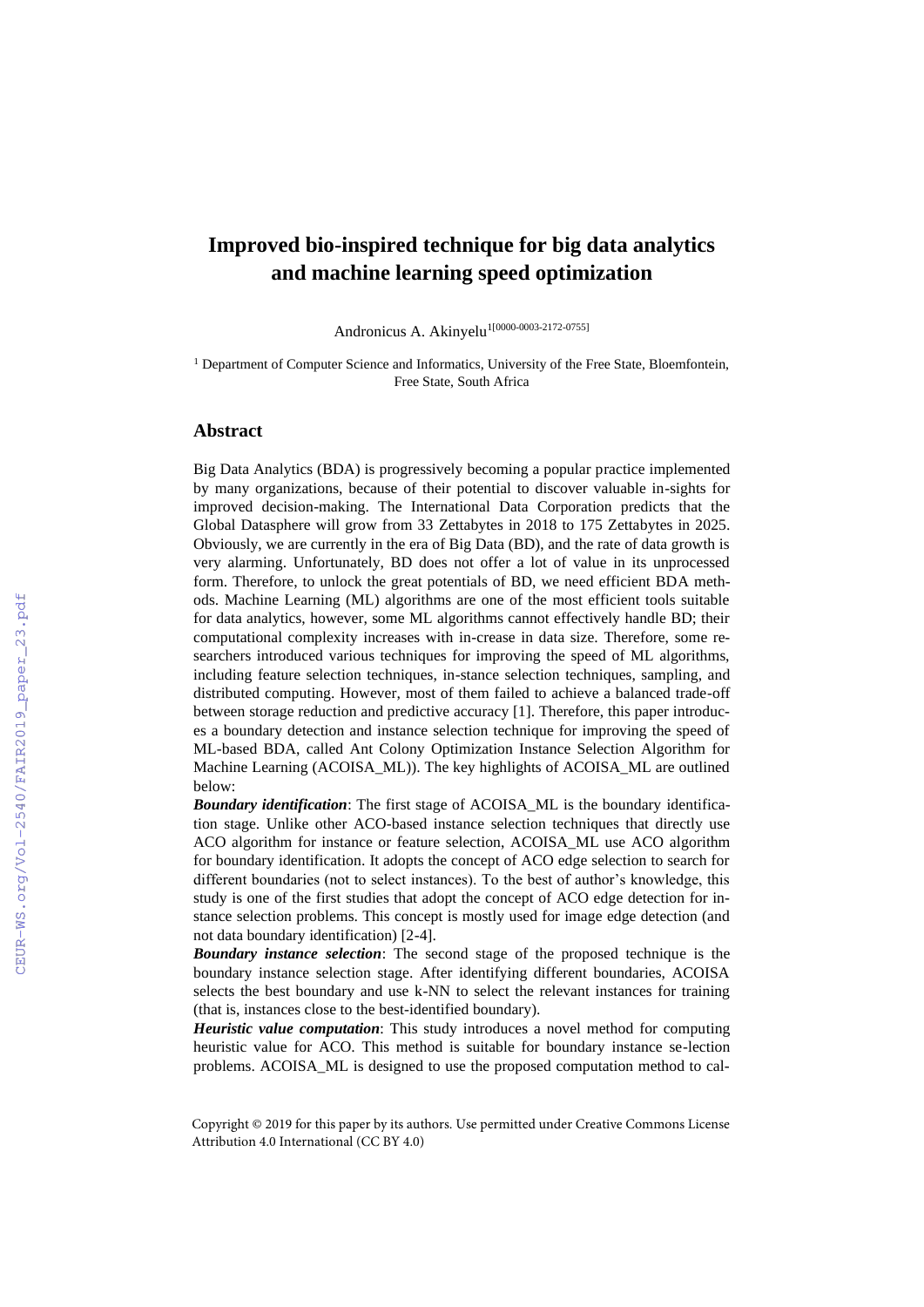culate the heuristic value for each instance in the dataset. As afore-mentioned, ACO is used to identify the best boundary instance, that is, the in-stance with the highest pheromone value. Hence, the heuristic value for each in-stance is designed to reflect the boundary information for each instance.

The technique was evaluated on five ML algorithms, namely: (Artificial Neural Network (ANN), Random Forest (RF), Naïve Bayes (NB), k Nearest Neighbor (k-NN), and Logistic Regression (LR)). In this study, we refer to the models produced by the full dataset as standard models, and the models produced by the reduced subset as hybrid models. Finally, we compare the hybrid models to the standard models based on the following criteria: (i) the ability to preserve prediction accuracy (ii) training speed (iii) storage reduction percentage, and (iv) algorithm time (or instance selection time). All the datasets used in this study were obtained from the UCI data repository [5]. Annexures 1 and 2 shows the average training speed and prediction accuracy produced by the standard models (denoted as Standard) and hybrid models (de-noted as Hybrid). As shown in the Annexures, the hybrid models achieved better training speed than the standard models without significantly affecting their pre-diction accuracy. Moreover, the right-hand side of Annexure 1 shows the average algorithm time (denoted as Alg-T) and the average storage reduction percentage (denoted as Av-Sto) achieved by ACOISA\_ML. The storage reduction percentage represents the fraction of instances selected after data reduction. As shown in the Annexure, ACOISA\_ML reduced the storage size of the evaluated big datasets by over 55% (in most cases) without substantially affecting their quality. Moreover, ACOISA\_ML achieved good instance selection time. It used an average of 36.8 seconds to reduce the largest dataset evaluated in this study (i.e. Twitter dataset). This shows the effectiveness of ACOISA\_ML for BDA.

In addition, ACOISA\_ML was compared to four recent instance selection algorithms, namely: LDIS, LSSM, LSBO, and ISDSP. The algorithms were evaluated on SVM, hence we first evaluated ACOISA ML on SVM before comparing it to the algorithms. Annexure 3 shows the prediction accuracy (denoted as accuracy) and storage reduction percentage (denoted as storage) for the four algorithms. The best prediction accuracy for each dataset is underlined. As shown, ACOISA\_ML outperformed LSSM in prediction accuracy in 6 out of 11 datasets and outperformed LSBO in 7 out of 11 datasets. Moreover, the results show that ACOISA\_ML outperformed LDIS and ISDSP in 9 out of 11 datasets. Furthermore, T-test statistical analysis was performed to evaluate the speed improving capacity of ACOISA\_ML. Specifically, we compared the training speed produced by the hybrid models of ANN and RF to the training speed produced by the standard algorithms. The P-values produced by all the test analysis are less than 0.05, hence we can conclude with 95% confidence level that ACOISA\_ML is significantly faster, in terms of training speed, than the analyzed standard algorithms. Overall, the results show that the proposed technique is suit-able for fast and simplified BDA and ML speed optimization.

**Keywords**: Big data analytics, Machine learning, Instance selection, Data reduction, Speed optimization.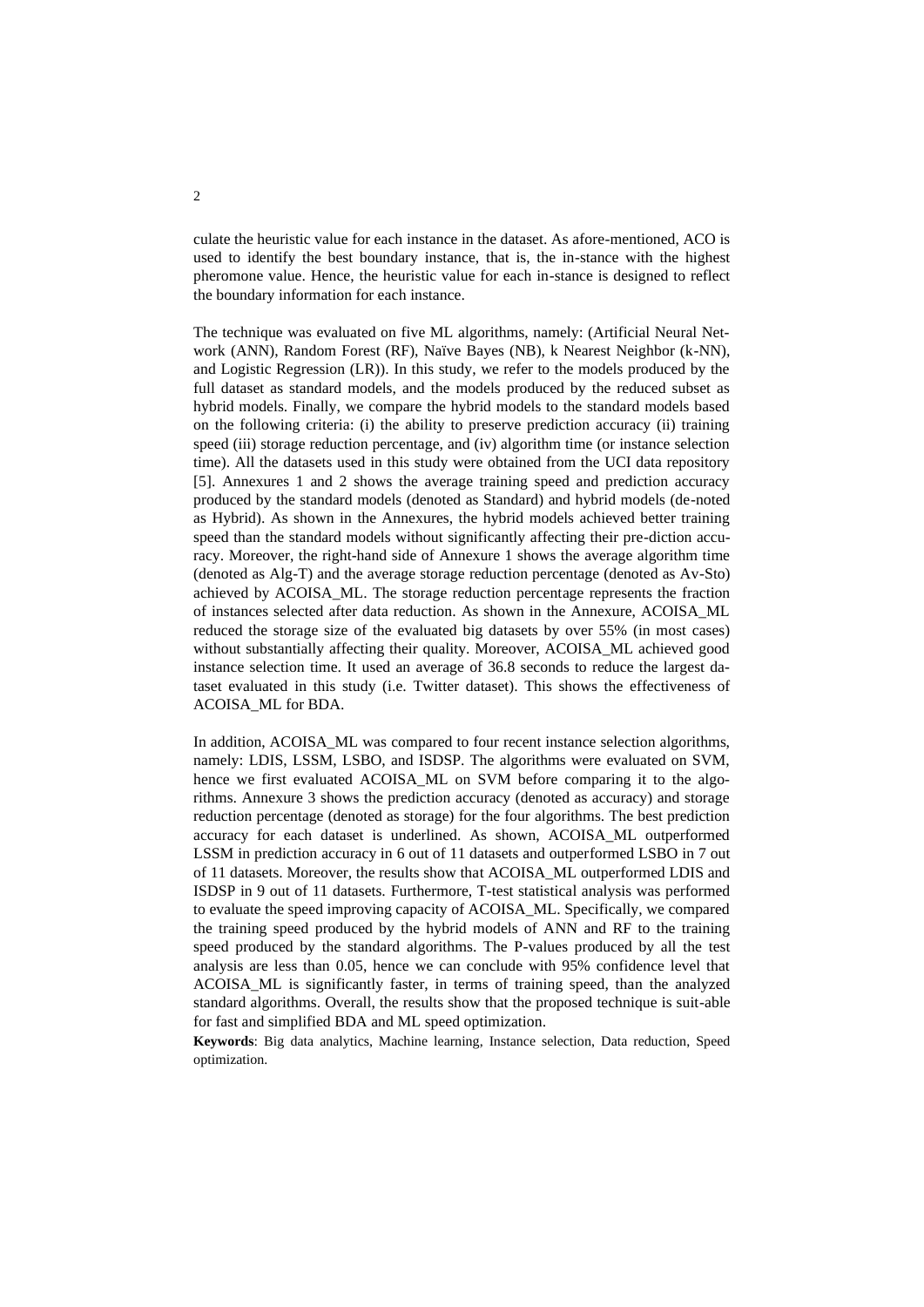## **References**

- 1. E. Leyva, A. González, and R. Pérez, "Three new instance selection methods based on local sets: A comparative study with several approaches from a bi-objective perspective," Pattern Recognition, vol. 48, no. 4, pp. 1523-1537.
- 2. J. Tian, W. Yu, and S. Xie, "An ant colony optimization algorithm for image edge detection," in 2008 IEEE Congress on Evolutionary Computation (IEEE World Congress on Computational Intelligence), 2008, pp. 751-756.
- 3. M. Nayak and P. Dash, "Edge Detection Improvement by Ant Colony Optimization Compared to Traditional Methods on Brain MRI Image," Communications on Applied Electronics (CAE), vol. 5, no. 8, pp. 19-23, 2016.
- 4. A. Gautam and M. Biswas, "Edge Detection Technique Using ACO with PSO for Noisy Image," Singapore, 2019, pp. 383-396.
- 5. K. Bache and M. Lichman. (2013), "UCI machine learning repository". available at: http://archive.ics.uci.edu/ml (accessed 12-May-2017).

## **Annexures**

**Annexure 1.** Average training time for the hybrid model and standard model

| Datasets    | <b>KNN</b>     |          | <b>ANN</b> |          | RF       |         | LR       |        | NB       |        | <b>ACOISA_ML</b> |        |
|-------------|----------------|----------|------------|----------|----------|---------|----------|--------|----------|--------|------------------|--------|
|             | Standard       | Hybrid   | Standard   | Hybrid   | Standard | Hybrid  | Standard | Hybrid | Standard | Hybrid | Sel-T            | Av.Sto |
| Landstat    | $\overline{0}$ | 0.001    | 115.16     | 40.811   | 4.82     | 8.458   | 4.79     | 1.212  | 0.13     | 0.036  | 6.7908           | 31.567 |
| Letter      | 0.02           | 0.047    | 365.31     | 177.991  | 174.53   | 77.836  | 11.29    | 7.671  | 0.1      | 0.058  | 101.42           | 43.75  |
| Mushroom    | 0.01           | 0.001    | 79.44      | 19.277   | 1.24     | 0.211   | 1.87     | 0.458  | 0.12     | 0.025  | 14.758           | 35.435 |
| Optdigit    | 0.03           | 0.004    | 278.16     | 157.821  | 26.64    | 18.089  | 2.6      | 2.289  | 0.08     | 0.05   | 32.614           | 52.315 |
| Page-bloc   | 0.02           | 0.004    | 25.61      | 10.482   | 3.02     | 1.793   | 4.16     | 1.243  | 0.04     | 0.014  | 19.839           | 45.678 |
| Shuttle     | 0.04           | 0.017    | 255.04     | 109.026  | 1757.58  | 27.482  | 18.75    | 7.617  | 0.3      | 0.077  | 645.186          | 43.678 |
| Twitter     | 0.06           | 0.015    | 8859.44    | 485.939  | 69.84    | 2.902   | 275.06   | 6.987  | 4.46     | 0.208  | 503.838          | 6.219  |
| <b>USPS</b> | 0.03           | 0.001    | 5047.81    | 2420.235 | 509.16   | 227.328 | 19.06    | 8.839  | 0.65     | 0.319  | 97.992           | 43.89  |
| Pentdigit   | 0.02           | 0.002    | 74.25      | 32.38    | 108.86   | 39.143  | 4.46     | 1.6    | 0.07     | 0.027  | 15.175           | 33.36  |
| Waveform    | $\Omega$       | $\Omega$ | 50.33      | 11.299   | 1.1      | 0.206   | 6.29     | 1.178  | 0.08     | 0.011  | 4.056            | 24     |

Key: Standard: time produced by the standard algorithms, Hybrid: time produced by the hy-

brid model, Sel-T: average instance selection time (in seconds), Av-Sto: Average storage percentage